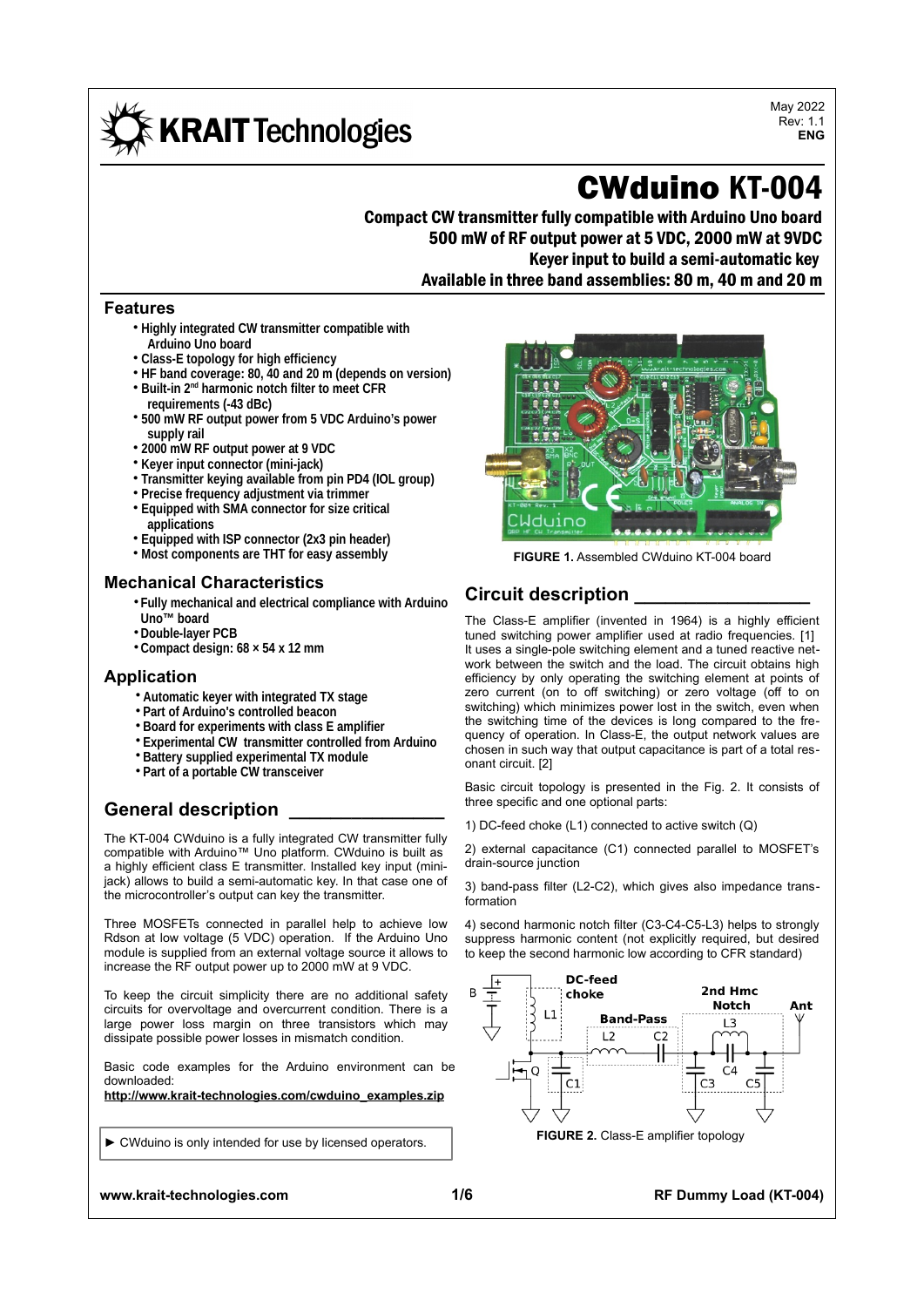Local oscillator is built using 74ACT00 logic gates. ACT series has 24 mA output current capability which efficiently control MOSFET's gates. BS170 transistors were chosen because of easily driven using a logic gate. Special version of logic gate IC (ACT series) was chosen because of 24 mA output current capability which can be directly used to control MOSFET's gate circuits. Regulated bias circuit helps to set optimum operation point of transistors. Switches are driven with 50% duty cycle.

the NAND gate. The output frequency can be adjusted with a trimmer.

The board is equipped with an input for a telegraph key: straight or paddle. It supports single and paddle keys. Note that Arduino's pin 2 is INT0 and pin 3 is INT1. It allows to realize the reading of CW key state as external interrupts to simplify code. Similarly, the control output (CW\_TX) is controlled via pin 4 which is linked to hardware Timer 0.

The JP1 connector allows programming the Arduino™ Uno device through 2x3 pin header.

The capacitors used in the resonant circuits are NP0 (C0G) components which are super stability and have no aging effects.

The number of pads on the board is more than necessary. This allows for easy parallel connection of multiple capacitors during experiments. Note that each capacitor in Fig.2 has four pads on the board.

To keep simplicity the presented circuit has no additional OVP or OVC protection, because the power dissipated in the transistors will be safely dissipated on three transistors. Voltage margin is also provided. However, it is not recommended to run the amplifier with the disconnected load or in high mismatch condition. The optimal operation point of the amplifier is 50R RF load.

#### **References:**

[1] Ewing G.D., "High-Efficiency Radio-Frequency Power Amplifiers", Oregon State University, submitted in April, 1964.

[2] Sokal. N.O. "Class-E RF Power Amplifiers", QEX 2001, 204, 9-20.

### **Absolute Maximum Ratings \_\_\_\_\_\_\_\_\_**

| 9V                                                 |
|----------------------------------------------------|
| Maximum Output Power @ 50R @ 5V: 500 mW (+ 27dBm)  |
| Maximum Output Power @ 50R @ 9V: 2000 mW (+33 dBm) |
| 0.6 W                                              |
| -45 $^{\circ}$ C to +65 $^{\circ}$ C               |
| Lead Temperature (Soldering 10 sec): +300°C        |
|                                                    |

► Operating CWduino from 12,0 V results in 60 V peak voltage on the MOSFETs transitors and Pi =4 W when running amplifier at 50R load. This voltage value is "Absolute Maximum Voltage" for BS170 transistor. Any load mismatch condition will cause their destruction!

### **Assembly procedure \_\_\_\_\_\_\_\_\_\_\_\_\_\_\_**

very low value of input capacitance Coss (17 pF) which can be It is highly recommended to start assembly from the smallest components (SMT IC and capacitors), then THT resistors and then install ferrite cores with windings. All types of connectors should be installed last.

#### **Assembly variants**

Local VCO is made using crystal oscillator connected to one of Note that CWduino kit can be assembled in a few variants depends on the ordered version.

> If AVR microcontroller will be used to create key signal for transmitter stage do not assembly R3, C1.

> If the CW paddle key plus semi-automatic code in Arduino board will be used assembly R1, R2 resistors and do not assembly R3, C1. Instead install R5.

> If the CW straight key will be used install R2, R3, C1. Do not install R5.

#### **Ferrite core winding procedure**

If the next module (a shield board) will be stacked over CWduino it is required to assembly the ferrite cores in a horizontal position to meet the limit of height to the next board.

► It is a good practice to spread windings over a whole toroidal ferrite core.

►► If possible, measure the inductance of the coils to run amplifier at the optimal point. You can use VNA to measure coil's inductance at proper frequency.

#### **Installing connectors**

The CWduino layout has been designed in such a way that the two types connectors can be mounted interchangeably:

▪ SMA type (X3) or

▪ BNC type (X2) [optional]

#### **Insulation consideration**

► Pay attention for a required distance to the next stacked shield board (if exist). Put an additional insulator to avoid a short circuit.

#### **Startup procedure**

Connect two passive probes between points:

CH1 – D-S point to GND CH2 – RF\_OUT to GND

Use plastic trimmers during adjusting output frequency (CT1) and bias voltage (PR1). Optimum D-S voltage waveform is shown in the Fig. 3. Good starting point is middle of the potentiometer range. Measure the input current in comparison to output voltage(output power). Note that if output power is not increasing if you turn PR1 clockwise it means that you set proper BIAS voltage.

#### **Final check**

Connect dummy load (50R) to CWduino output. Connect a passive probe to points: RF\_OUT and GND. Turn on the output power. Set FFT analysis on an oscilloscope. Check levels of non-fundamental harmonics.

47 CFR Part 97.307(d) specifies the limits. Below 30 MHz, all spurious emissions including harmonics must be suppressed 43 dB below the primary signal; from 30-225 MHz, it's 60 dB.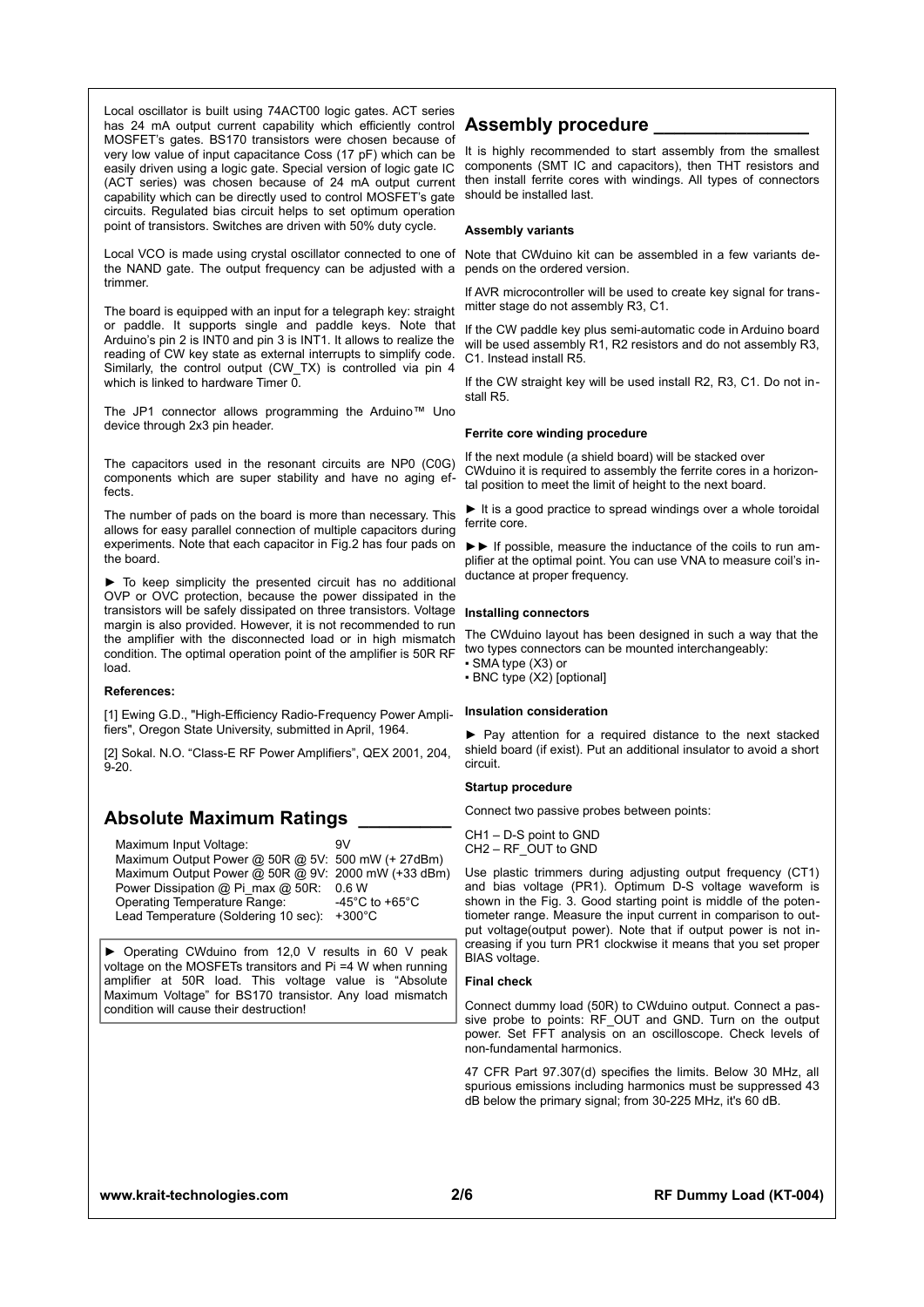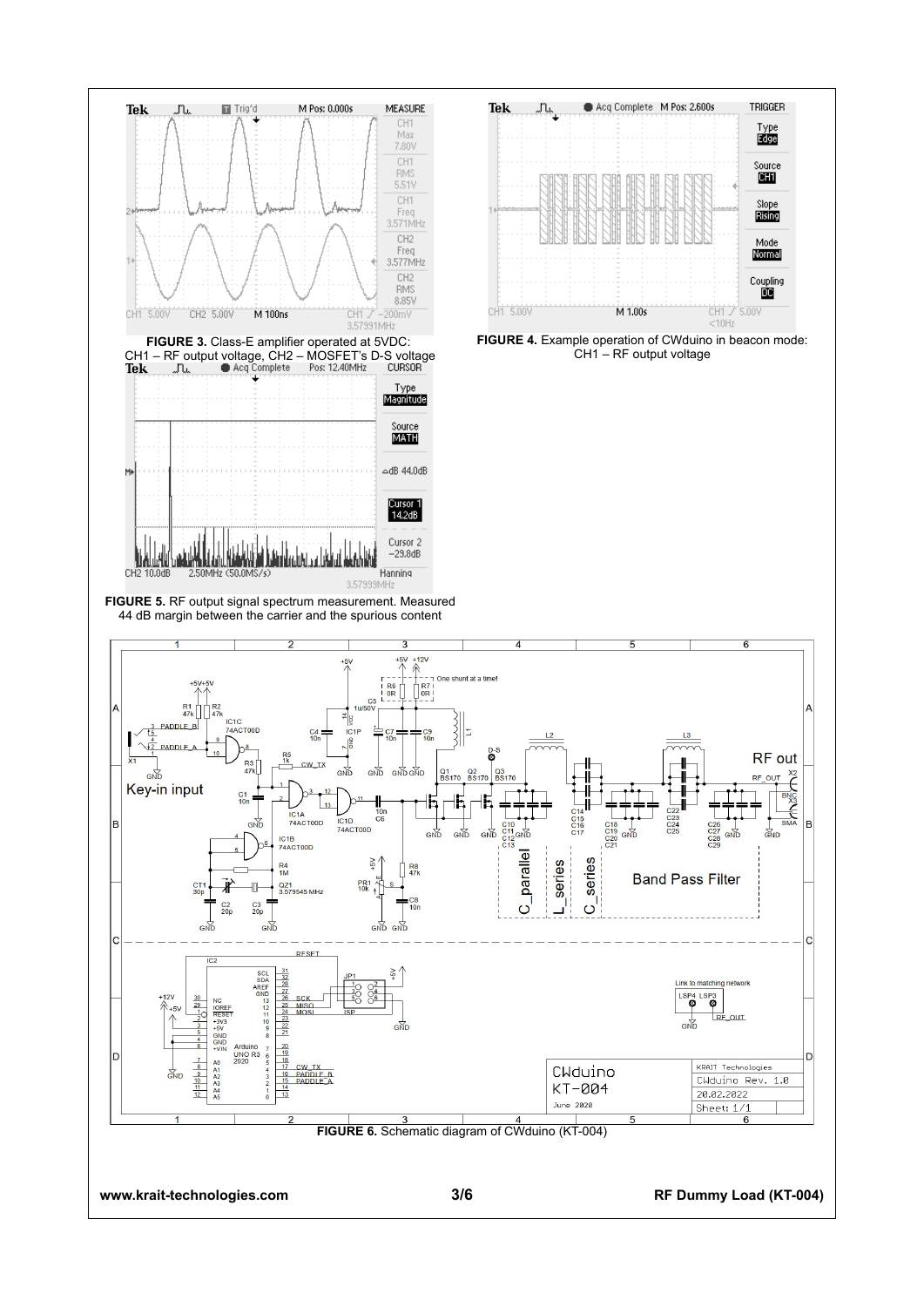|                | Table 1. Components list (frequency independent) |                                                                                           |                |                              |              |
|----------------|--------------------------------------------------|-------------------------------------------------------------------------------------------|----------------|------------------------------|--------------|
| No.            | <b>DESIGNATOR</b>                                | <b>DESCRIPTION</b>                                                                        | QTY            | <b>PART</b><br><b>NUMBER</b> | <b>VALUE</b> |
| 1              | X1                                               | Mini-jack THT angle connector                                                             | 1              |                              |              |
| $\overline{2}$ | X <sub>2</sub><br>X3                             | SMA THT angle female connector<br>BNC THT angle female connector (optional; not included) | 1<br>0         |                              |              |
| 3              | R1, R2, R3, R5                                   | THT, 0,125 W, 47k                                                                         | 4              |                              |              |
| 4              | R <sub>4</sub>                                   | THT, 0,125 W, 1M                                                                          | 1              |                              |              |
| 5              | R <sub>6</sub>                                   | THT, shunt 0R                                                                             | $\mathbf{1}$   |                              |              |
| 6              | C <sub>2</sub> , C <sub>3</sub>                  | THT, 20pF                                                                                 | $\overline{2}$ |                              |              |
| 7              | C1, C4, C6, C7, C8, C9                           | THT, 10nF, 35V, ceramic                                                                   | 6              |                              |              |
| 8              | C <sub>5</sub>                                   | 1uF, 35V, THT electrolytic capacitor                                                      | 1              |                              |              |
| 9              | Q1, Q2, Q3                                       | THT, MOSFET transistor                                                                    | 3              | <b>BS170</b>                 |              |
| 10             | CT <sub>1</sub>                                  | 5-30pF THT, trimmer                                                                       | 1              |                              |              |
| 11             | IC <sub>1</sub>                                  | 4 x NAND gates, SO-14 package                                                             | 1              | 74ACT00D                     |              |
| 12             | PR <sub>1</sub>                                  | THT, 10k, potentiometer                                                                   | 1              |                              |              |
| 13             |                                                  | Arduino connectors: 1x6 pins, 2x8 pins, 1x10 pins                                         | 4              |                              |              |
| 14             |                                                  | 1x4 goldpin                                                                               | 1              |                              |              |
| 15             | Enamel wire                                      | <b>AWG #28</b>                                                                            | 0,6m           |                              |              |

# **80 m version:**

► For experiments and future kit variants, there are several pads of capacitors connected in parallel to make easier to precisely combine the required capacities.

**Table 2.** Components list (only for 80 m variant)

| No. | <b>DESIGNATOR</b>                                                     | <b>DESCRIPTION</b>                                              | QTY | <b>PART</b><br><b>NUMBER</b>  | <b>VALUE</b> |
|-----|-----------------------------------------------------------------------|-----------------------------------------------------------------|-----|-------------------------------|--------------|
| 8   | QZ1                                                                   | Crystal quartz THT, low profile, 3.579545 MHz                   |     |                               |              |
| 11  | L <sub>1</sub>                                                        | 35,49 uH (11 turns)                                             | 1   | FT37-43                       |              |
| 12  | L2                                                                    | 2.37 uH (21 turns)                                              | 1   | T37-2 core                    |              |
| 13  | L <sub>3</sub>                                                        | 0.88 uH (11 turns)                                              | 1   | T <sub>37</sub> -2 core       |              |
| 14  | C <sub>10</sub> , C <sub>11</sub> , C <sub>12</sub> , C <sub>13</sub> | 1 x 560 pF (one components mounted in one of the four pads)     | 1   | 560pF 0805<br>NP <sub>0</sub> |              |
| 15  | C <sub>14</sub> , C <sub>15</sub> , C <sub>16</sub> , C <sub>17</sub> | 3 x 560 pF (three components mounted in three of the four pads) | 3   | 560pF 0805<br>NP <sub>0</sub> |              |
| 16  | C <sub>18</sub> , C <sub>19</sub> , C <sub>20</sub> , C <sub>21</sub> | 3 x 560 pF (three components mounted in three of the four pads) | 3   | 560pF 0805<br>NP <sub>0</sub> |              |
| 17  | C <sub>22</sub> , C <sub>23</sub> , C <sub>24</sub> , C <sub>25</sub> | 1 x 560 pF (one components mounted in one of the four pads)     | 1   | 560pF 0805<br>NP <sub>0</sub> |              |
| 18  | C <sub>26</sub> , C <sub>27</sub> , C <sub>28</sub> , C <sub>29</sub> | 3 x 560 pF (three components mounted in three of the four pads) | 3   | 560pF 0805<br>NP <sub>0</sub> |              |

# **40 m version: TBD 20 m version: TBD**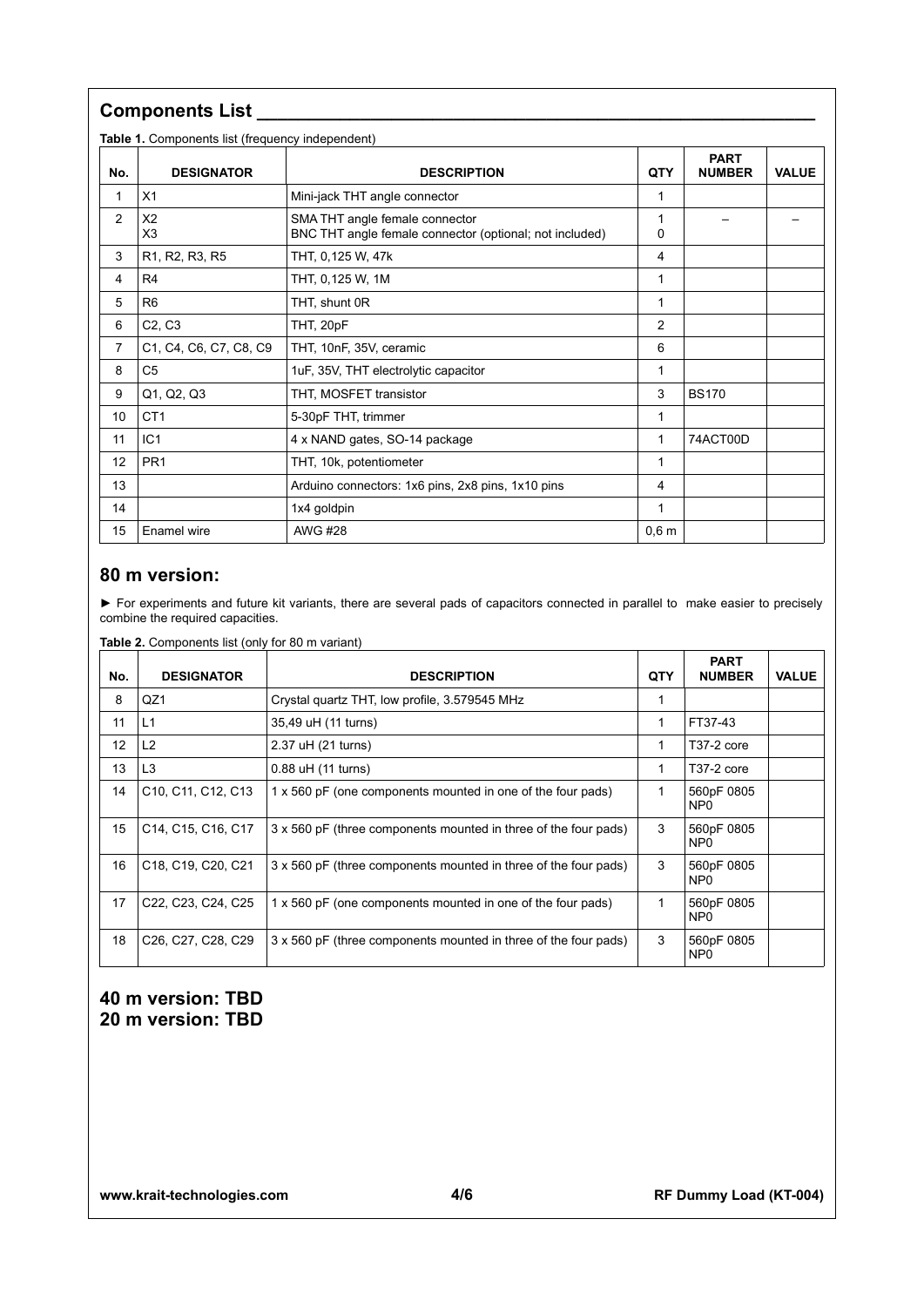# **CW Key \_\_\_\_\_\_\_\_\_\_\_\_\_\_\_\_\_\_\_\_\_\_\_\_\_\_\_\_\_\_\_\_\_\_\_\_\_\_\_\_\_\_\_\_\_\_\_\_\_\_\_\_\_\_\_\_\_\_\_\_\_\_**

When connecting a straight key use tip and sleeve. When connecting a paddle use tip, ring and sleeve.

► Make sure the voltage retained by the keyer is less than 0.4 V when the key is ON.



**FIGURE 7. Connecting CW key** 

# **Pin Configurations \_\_\_\_\_\_\_\_\_\_\_\_\_\_\_\_\_\_\_\_\_\_\_\_\_\_\_\_\_\_\_\_\_\_\_\_\_\_\_\_\_\_\_\_\_\_\_\_\_\_\_\_\_**

| <b>PIN CONNECTIONS</b>     |                                      |  |  |
|----------------------------|--------------------------------------|--|--|
| <b>ARDUINO</b><br>standard | <b>Function on</b><br><b>CWduino</b> |  |  |
|                            |                                      |  |  |
|                            |                                      |  |  |
|                            |                                      |  |  |
|                            |                                      |  |  |
| N.C.                       | N.C.                                 |  |  |
| <b>IOREF</b>               | N.C.                                 |  |  |
| /RESET                     | Reset (ISP)                          |  |  |
| $+3V3$                     | N.C.                                 |  |  |
| $+5V$                      | +5V (ISP)                            |  |  |
| <b>GND</b>                 | GND (ISP)                            |  |  |
| <b>GND</b>                 | GND (ISP)                            |  |  |
| $+V$ in                    | +Vin                                 |  |  |
| A <sub>0</sub>             | N.C.                                 |  |  |
| A <sub>1</sub>             | N.C.                                 |  |  |
| A <sub>2</sub>             | N.C.                                 |  |  |
|                            |                                      |  |  |
| A <sub>3</sub>             | N.C.                                 |  |  |
| A4                         | N.C.                                 |  |  |



| <b>PIN CONNECTIONS</b>     |                                       |  |
|----------------------------|---------------------------------------|--|
| <b>ARDUINO</b><br>standard | <b>Function on</b><br><b>CWRduino</b> |  |
| SCL                        | N.C.                                  |  |
| <b>SDA</b>                 | N.C.                                  |  |
| <b>AREF</b>                | N.C.                                  |  |
| <b>GND</b>                 | GND (ISP)                             |  |
| 13                         | SCK (ISP)                             |  |
| 12                         | <b>MISO (ISP)</b>                     |  |
| 11                         | <b>MOSI (ISP)</b>                     |  |
| 10                         | N.C.                                  |  |
| 9                          | N C.                                  |  |
| 8                          | N.C.                                  |  |
| 7                          | N.C.                                  |  |
| 6                          | N.C.                                  |  |
| 5                          | N.C.                                  |  |
| 4                          | CW_TX                                 |  |
| 3                          | <b>PADDLE DASH</b>                    |  |
| $\mathfrak{p}$             | <b>PADDLE DOT</b>                     |  |
| 1(TX)                      | N.C.                                  |  |
| $0$ (RX)                   | N C.                                  |  |

**FIGURE 8.** Descriptive layer of CWduino (KT-004 board)